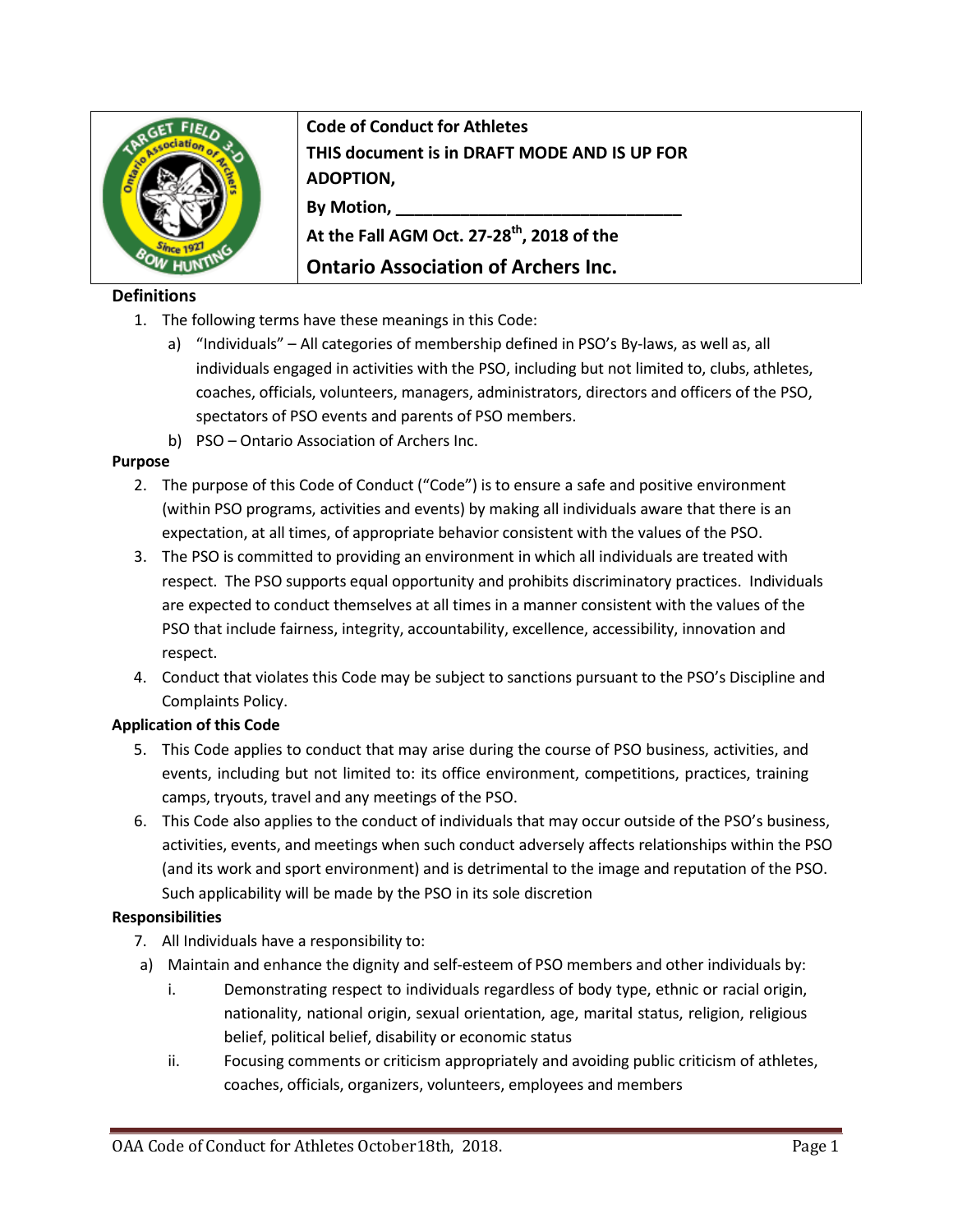- iii. Consistently demonstrating the spirit of sportsmanship, sport leadership and ethical conduct
- iv. Acting, when appropriate, to prevent or correct practices that are unjustly discriminatory
- v. Consistently treating individuals fairly and reasonably
- vi. Ensuring adherence to the rules of shooting and the spirit of those rules
- b) Refrain from any behavior that constitutes harassment, where harassment is defined as comment or conduct directed towards an individual or group, which is offensive, abusive, racist, sexist, degrading, or malicious. Types of behavior that constitute harassment include, but are not limited to:
	- i. Written or verbal abuse, threats or outbursts
	- ii. The display of visual material which is offensive or which one ought to know is offensive in the circumstances
	- iii. Unwelcome remarks, jokes, comments, innuendo or taunts
	- iv. Leering or other suggestive or obscene gestures
	- v. Condescending or patronizing behaviour which is intended to undermine self-esteem, diminish performance or adversely affect working conditions
	- vi. Practical jokes which cause awkwardness or embarrassment, endanger a person's safety, or negatively affect performance
	- vii. Any form of hazing where hazing is defined as "*Any potentially humiliating, degrading, abusive, or dangerous activity expected of a junior-ranking athlete by a more senior team-mate, which does not contribute to either athlete's positive development, but is required to be accepted as part of a team, regardless of the junior-ranking athlete's willingness to participate. This includes, but is not limited to, any activity, no matter how traditional or seemingly benign, that sets apart or alienates any team-mate based on class, number of years on the team, or athletic ability*."
	- viii. Unwanted physical contact including, but not limited to, touching, petting, pinching, or kissing
	- ix. Unwelcome sexual flirtations, advances, requests, or invitations
	- x. Physical or sexual assault
	- xi. Behavior such as those described above that are not directed towards a specific individual or group but have the same effect of creating a negative or hostile environment
	- xii. Retaliation or threats of retaliation against an individual who reports harassment to the PSO
- c) Refrain from any behavior that constitutes sexual harassment, where sexual harassment is defined as unwelcome sexual comments and sexual advances, requests for sexual favors, or conduct of a sexual nature. Types of behavior that constitute sexual harassment include, but are not limited to:
	- i. Sexist jokes
	- ii. Display of sexually offensive material
	- iii. Sexually degrading words used to describe a person